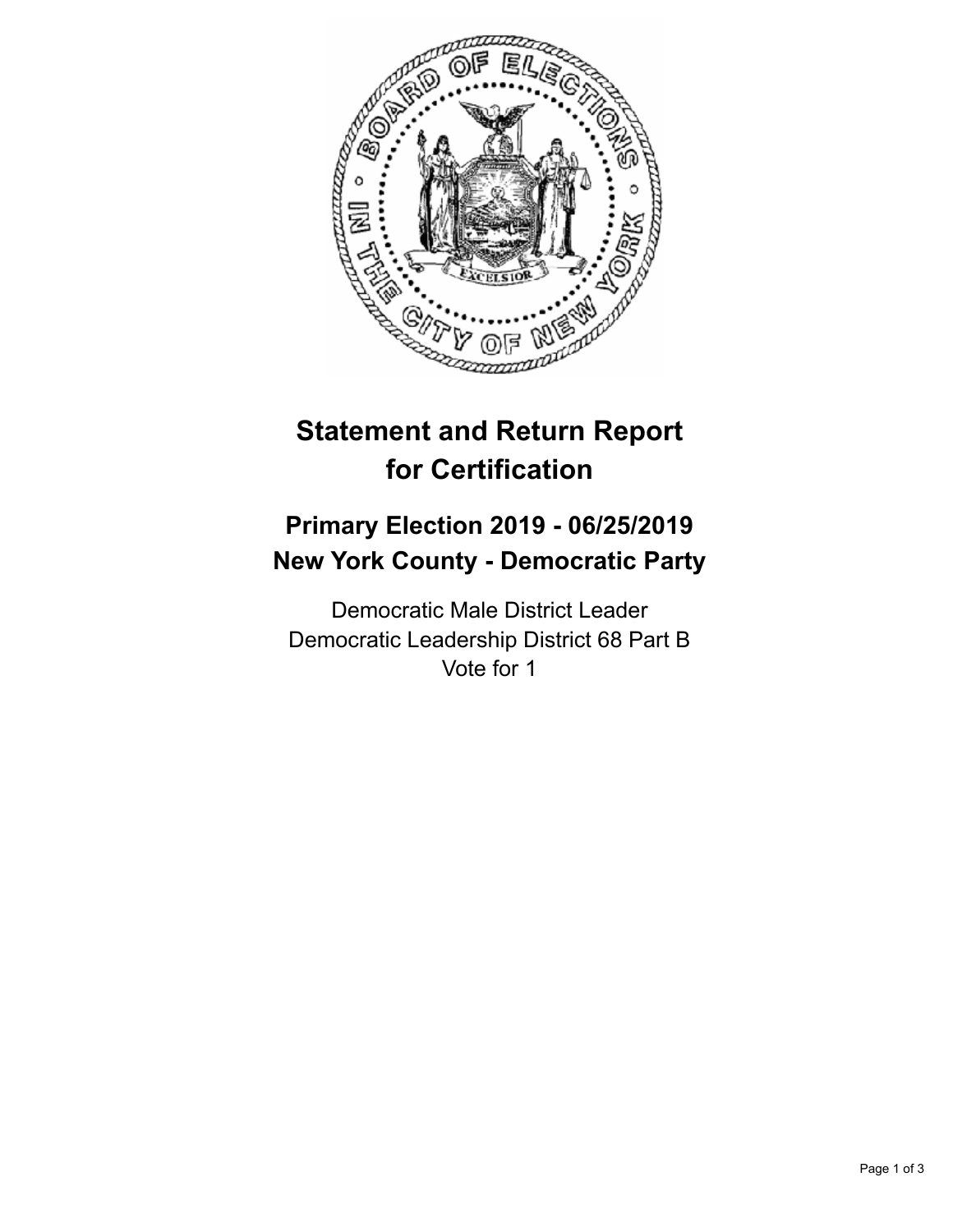

## **Assembly District 68**

| PUBLIC COUNTER                                           | 574 |
|----------------------------------------------------------|-----|
| <b>MANUALLY COUNTED EMERGENCY</b>                        | 0   |
| ABSENTEE / MILITARY                                      | 22  |
| AFFIDAVIT                                                | 9   |
| <b>Total Ballots</b>                                     | 605 |
| Less - Inapplicable Federal/Special Presidential Ballots | 0   |
| <b>Total Applicable Ballots</b>                          | 605 |
| <b>MANUEL ONATIVIA</b>                                   | 214 |
| <b>HARRY RODRIGUEZ</b>                                   | 303 |
| DANNY DANIEL (WRITE-IN)                                  |     |
| JASON CRUZ (WRITE-IN)                                    |     |
| JOSE L. VENEGAS (WRITE-IN)                               |     |
| UNATTRIBUTABLE WRITE-IN (WRITE-IN)                       |     |
| <b>Total Votes</b>                                       | 521 |
| Unrecorded                                               | 84  |